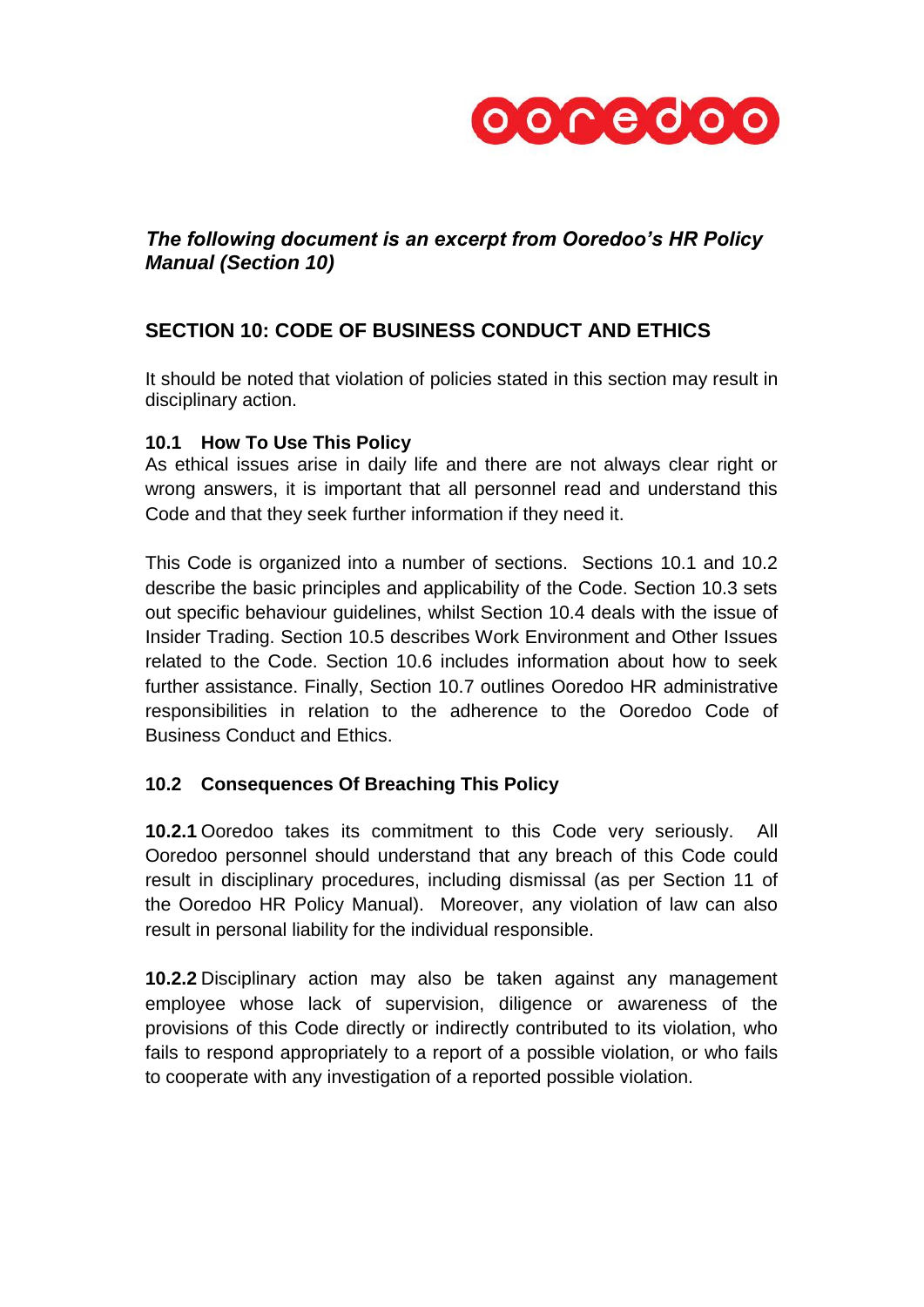

# **10.3 Guidelines For Expected Behaviour**

### **10.3.1 Compliance with Laws and Regulations**

Ooredoo personnel must comply with all laws and regulations applicable to the Company for which they work and its operations. Violations by even one employee can harm the reputation of the Company and can impact our ability to carry on business. Accordingly, all personnel have an obligation to be familiar with the basic legal requirements that pertain to his duties and responsibilities. Ignorance of the law or Company policies does not excuse one from the obligation to comply with the law or this Code. In the case of questions or doubts, personnel should consult the Legal Department.

#### **10.3.2 Conflicts of Interest**

Ooredoo requires that personnel disclose any situation that creates or might create a conflict of interest between their own activities and that of the Company. Their own interest also includes that of close family members and enterprises in which they have a significant investment.

A conflict of interest arises any time personal interests or activities may influence one's ability to act in the best interests of the Company. Similarly, a conflict of interest exists when one's loyalties or actions are divided between Company interests and the interests of another person or organization, such as a competitor, supplier, customer, service provider, business partner or family relation.

While it is not possible to describe all potential conflicts of interest, some of the more common sources of conflicts include the following:

- Practicing any business or trade that is in conflict with one's duties, or with the Company's interest;
- Conducting any business or activity that may cause one to have direct or indirect interest in any contracts or work related to the Company's activities or to which the Company is a party;
- Accepting personal gifts or entertainment from existing or potential competitors, customers, suppliers, service providers, or business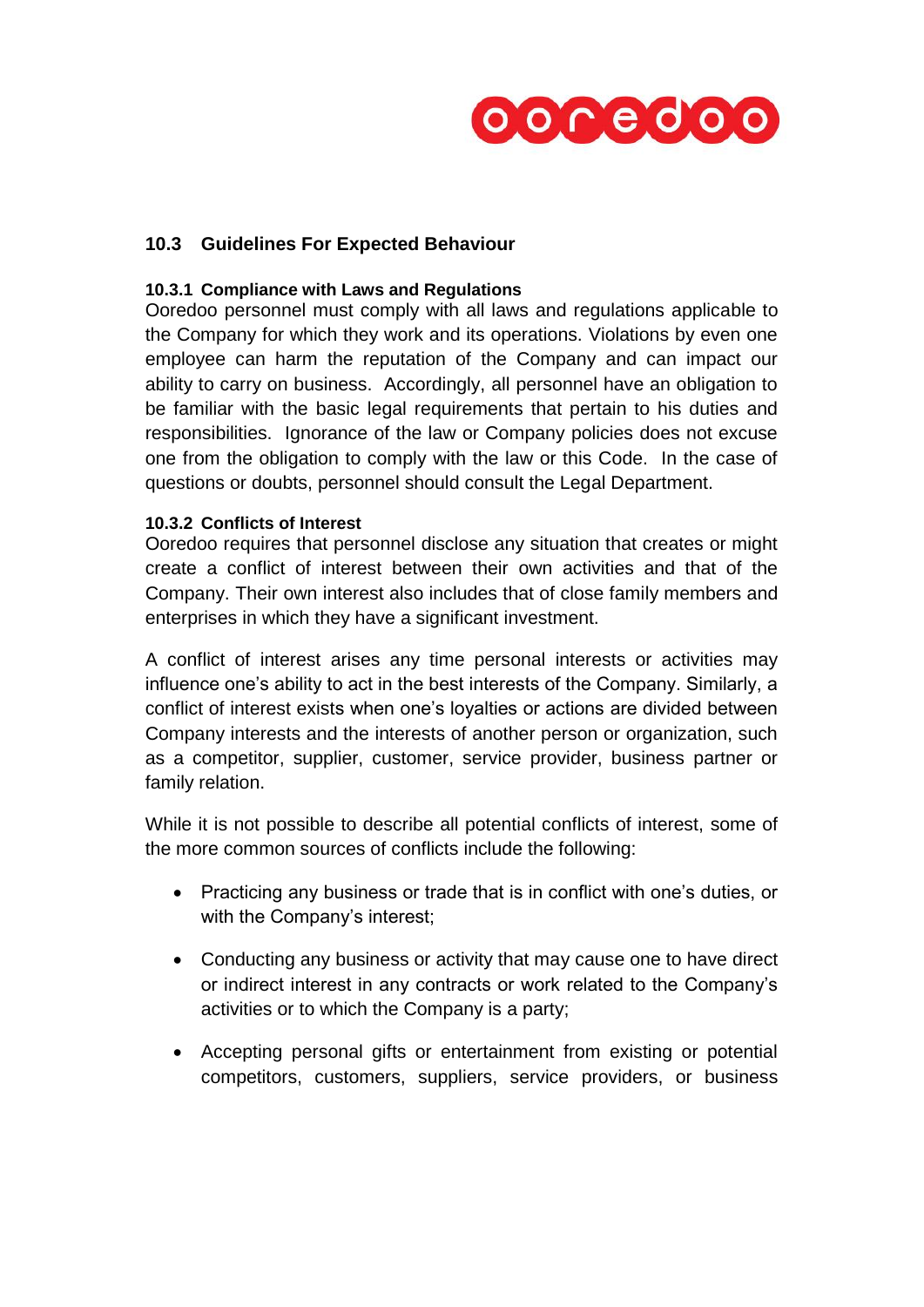

partners (other than in connection with ordinary course business development or customer relations activities);

- Using proprietary or confidential Company information for personal gain and/or to the Company's detriment;
- Using Company assets (including, without limitation, the Company's name, reputation or goodwill) or labour for personal use or benefit;
- Directly or indirectly (a) acquiring or holding a financial or other interest (through investment, contract or otherwise) in a transaction, operation or activity of the Company, or (b) receiving any personal benefit from such interest (other than indirectly through the ownership of Company stock or participation in a Company stock plan);
- Acquiring any interest in property or assets of any kind for the purpose of selling or leasing them to the Company; or
- Developing any personal or other relationship with any person or organization that might interfere with the exercise of impartial judgment in decisions affecting the Company or any personnel of the Company.

In the event that you are in any of these or similar situations, or if you are unsure as to whether a certain transaction, activity or relationship constitutes a conflict of interest, you should report it to the Ooredoo GroupOffice of Corporate Governance for a review of the situation and a determination as to whether a conflict exists and, if so, how it should be addressed.

## **10.3.3 Relationships with External Stakeholders**

Ooredoo seeks competitive advantage through superior performance, and is extremely careful to avoid even the appearance of unethical or improper business practices. To succeed in its various markets, Ooredoo must develop and maintain strong and trusting relationships with its various stakeholders:

 Customers. Personnel are responsible to their customers for meeting their needs, providing services from a customer experience perspective, and dealing with them in an honest, respectful, and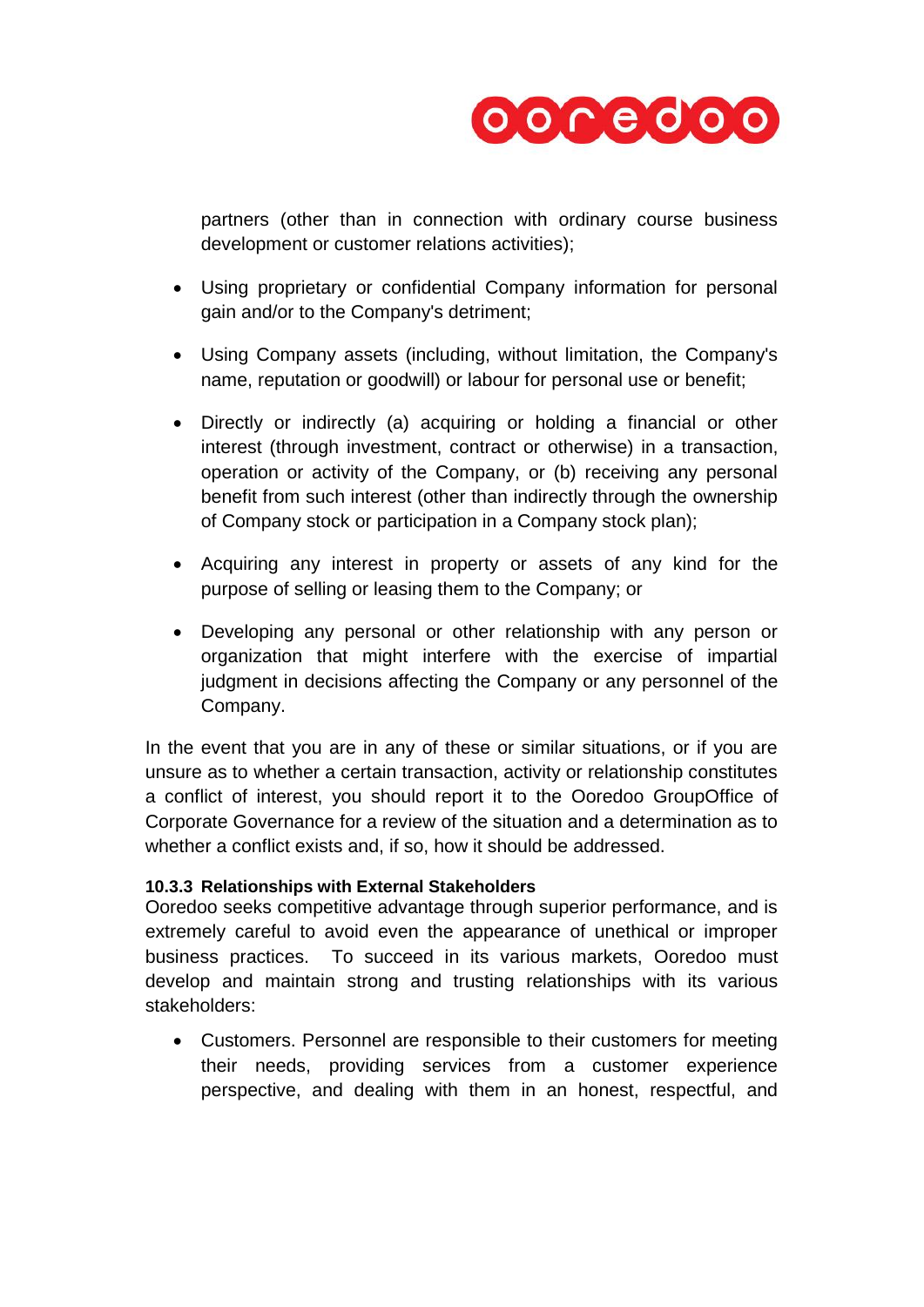

courteous manner. Personnel should strive to build trust with their customers by providing high quality and reliable products and services at the promised terms.

- Community. Ooredoo supports the development initiatives of its local communities and it encourages all personnel to participate in such initiatives.
- Suppliers. Ooredoo deals with its suppliers in a fair manner. Decisions to purchase products and services shall be based on Ooredoo's interests, taking into account factors such as quality, price, performance, suitability, and reliability. If personnel are involved in making such decisions, they should be careful to avoid any conflict of interest or the appearance of any conflict of interest.

## **10.3.4 Gifts, Bribes, Loans and Other Considerations**

No Company funds or other Company property may be used for illegal, unethical or otherwise improper purposes.

**10.3.4.1 Gifts, prizes & hospitality:** Personnel may accept businessrelated meals, entertainment, gifts, or favours only if authorized by management and only when the value involved is not significant and will not create an obligation or perceived obligation to the donor.

**10.3.4.2 Bribes and Kickbacks***:* Bribes and kickbacks of any kind are strictly prohibited. Specifically, no Ooredoo personnel or agent is permitted to:

- Offer, give or cause others to give, any payments or anything of value for the purpose of influencing the recipient's business judgment or conduct other than facilitating payments;
- Solicit or accept a kickback or bribe, in any form, for any reason;
- Offer gifts of any kind may to any government employee for the purpose of obtaining or retaining business. You may give gifts to government employees for the purposes of general facilitation and relationship improvement, and when permitted or dictated by common custom, such as when meeting a high-ranking government official as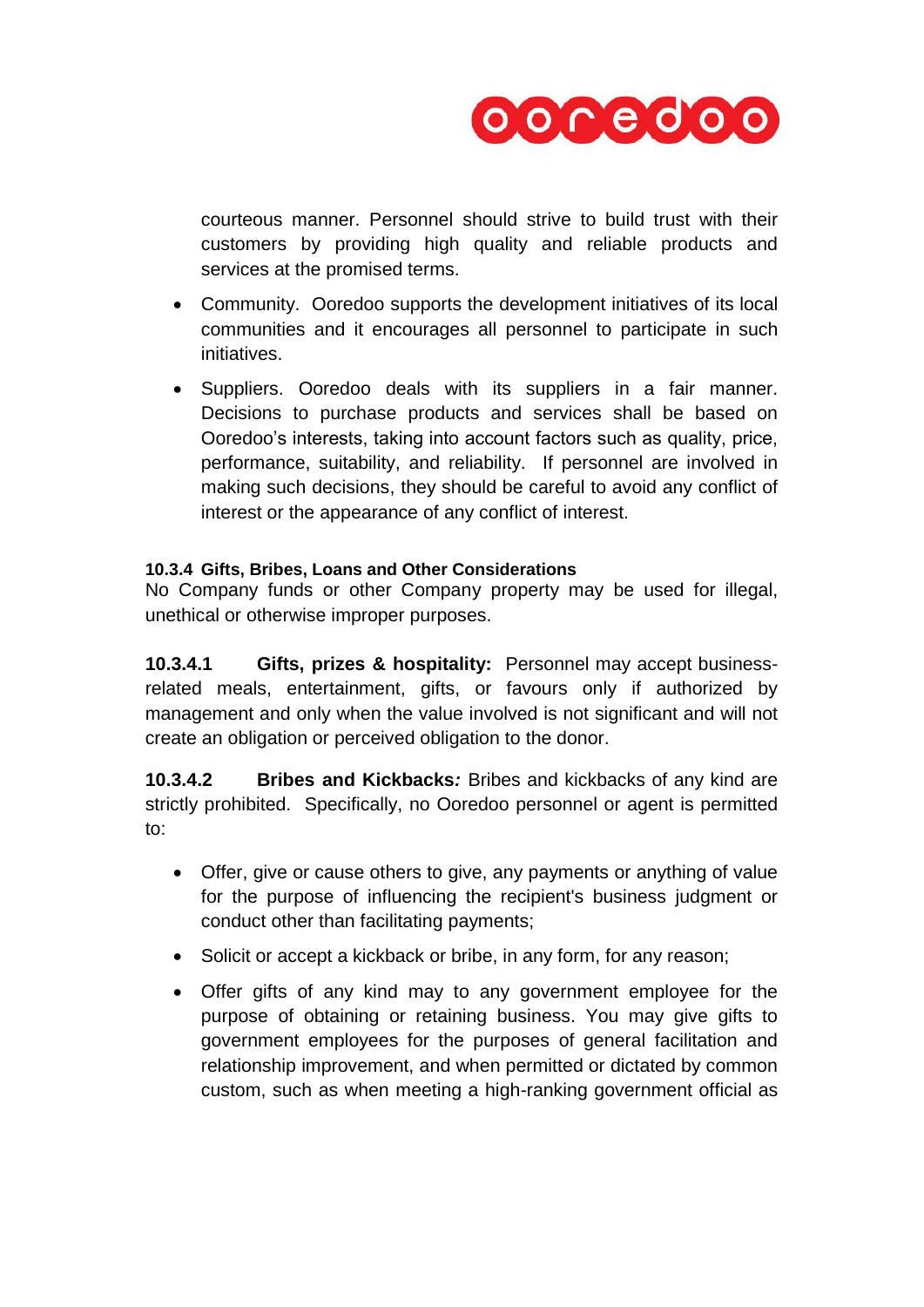

part of an official delegation, but only as permitted by law. In this context, "gifts" include business meals and standard promotional items of nominal value;

### **10.3.5 Competing fairly**

Personnel will not engage in behaviour that violates the law and principles of fair competition. In general, fair competition laws are designed to prohibit agreements or actions that reduce competition and harm consumers. Personnel may not enter into any agreements or discussions with competitors that have the effect of fixing or controlling prices, dividing and allocating markets or territories, or boycotting suppliers or customers.

### **10.3.6 Using Ooredoo's Resources Responsibly**

Ooredoo's assets should be used for the benefit of the Company in the conduct of its business. All personnel have a responsibility to safeguard and use Ooredoo's property properly. Ooredoo's assets include, but are not limited to, Company funds, information resources (like computer hardware, software and data), financial and operational records, Internet access, email, and telephone service.

## **10.3.7 Responsible Management of Confidential and Proprietary Information**

**10.3.7.1** *Company Records and Accurate Reporting.* Accurate information is essential to the Company's ability to meet legal and regulatory obligations and to compete effectively. It is essential that Ooredoo and its personnel manage records and recorded information consistently and efficiently. Extensive records management policy and tools have been developed to assist you in the appropriate and lawful management of your record keeping responsibilities. As a general rule, you must:

- Use good judgment and common sense when preparing any financial or other business record
- Ensure that the financial or other business record is accurate, complete, honest, objective and timely
- Not knowingly make any false, misleading or unsupported entries in a financial or other business record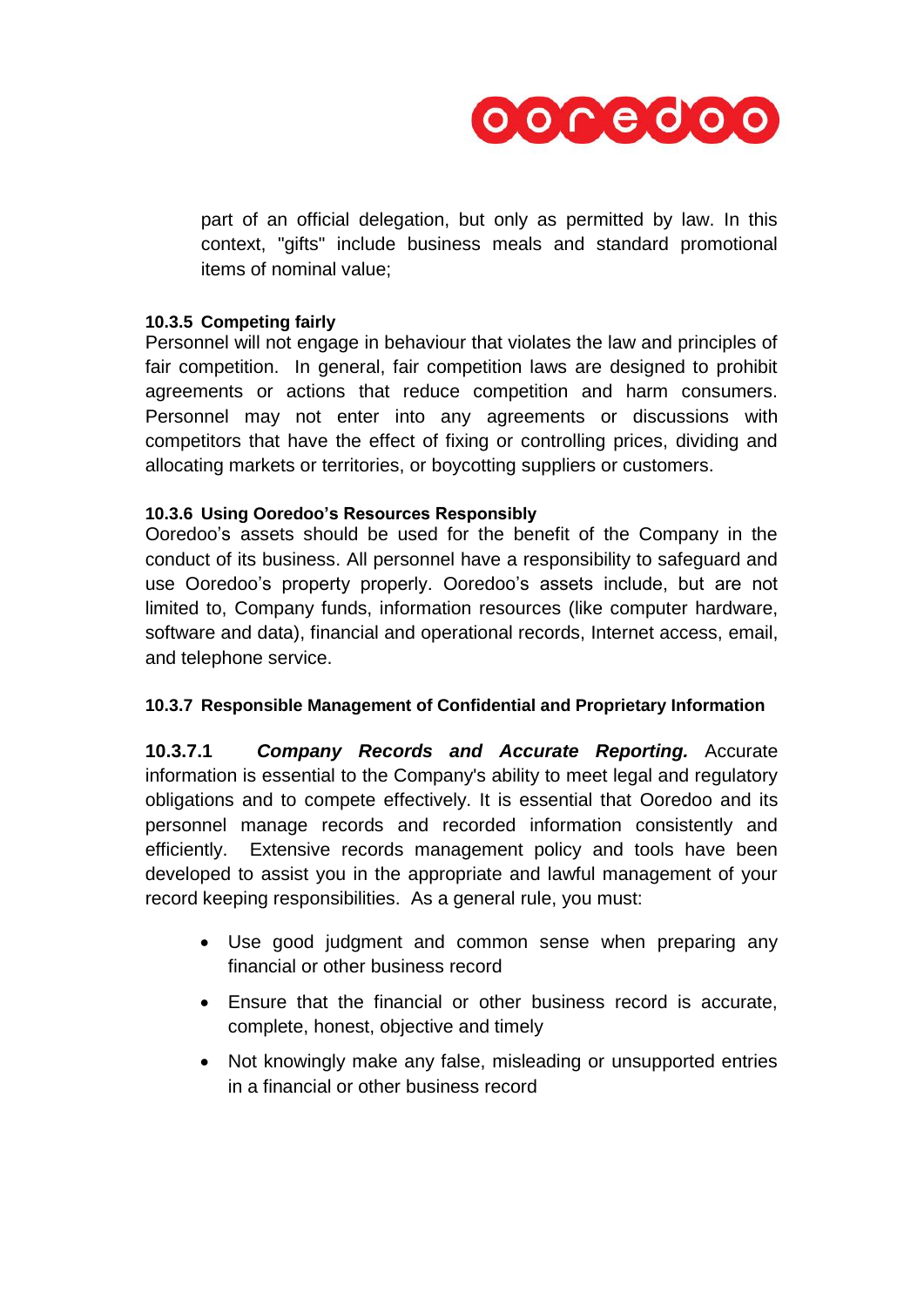

- Only sign financial or other business records that are accurate and complete
- Not knowingly suppress relevant information in a financial or other business record
- Disclose financial and other business records only as authorized by Ooredoo Policy or in response to legal process
- Follow all laws, external accounting requirements and Ooredoo policies and procedures for reporting, retaining, storing and disposing of financial and other business records.

**10.3.7.2 Intellectual Property***.* Intellectual property (IP) refers to intangible legal rights that give the IP owner certain exclusive rights with respect to the IP. IP rights can include confidential information, original written works, and technological and business processes. All personnel are required to take adequate steps to protect the IP rights of Ooredoo. Moreover, any intellectual property that is created in the course of your employment with Ooredoo belongs to the Company, and the salary received during such employment shall be deemed to be a fair reimbursement for any such IP you create.

**10.3.7.3 Confidential Information***.*All personnel shall maintain the confidentiality of information entrusted to them by the Company or its customers, except when disclosure is authorized or legally mandated. Confidential information includes all non-public information, including information that might be of use to competitors or information harmful to the Company or its customers if disclosed. Personnel shall not divulge any confidential information about the Company's activities, its staff, shareholders, or customers even after the end of service, without a prior written approval from executive management.

**10.3.7.4 Privacy***:* Personnel must not use their positions in the Company to make any unauthorized intrusion into the privacy of the communication of any personnel or customers.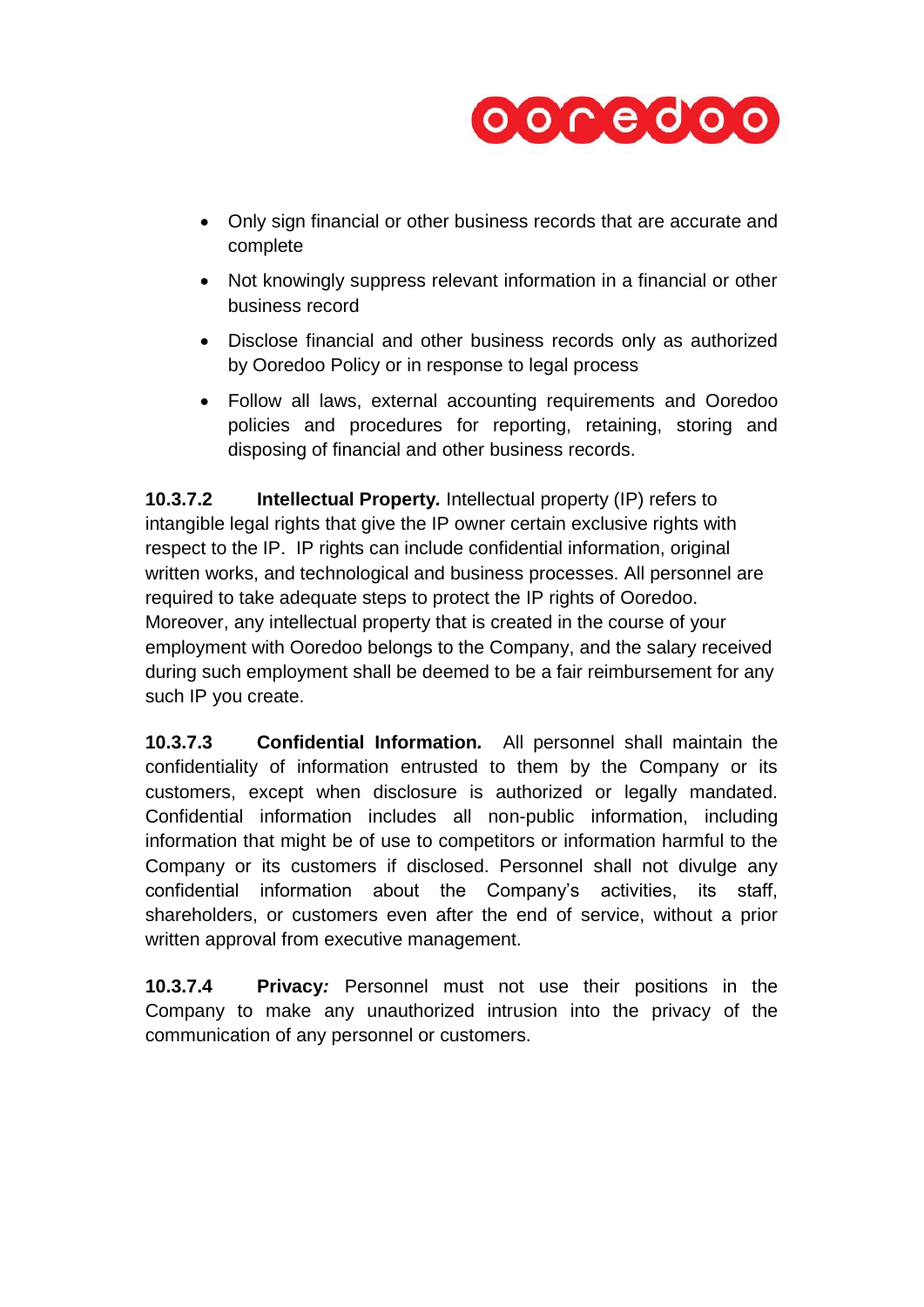

### **10.4 Insider Trading**

**What it is?** Insider trading is prohibited by law and Company policy. It occurs when an individual with material, non-public information trades securities or communicates such information to others who trade securities. Information is material if it could affect the market price of a security or if a reasonable investor would attach importance to the information in deciding whether to buy, sell or hold a security. Not only the person who trades using inside information may be breaking the law, but also the person who transmits, or "tips", inside information to someone who trades, will violate the law.

**Why personnel must avoid it?** Violation of insider information laws can result in criminal charges being brought against the offender. In fact, if personnel trade or help others trade while aware of inside information, they can face serious legal consequences even if they do not receive any personal financial benefit. Insiders may also have an obligation to take appropriate steps to prevent insider trading by others.

**Who are "Insiders?** Insiders include anyone with material, nonpublic information about a company. Some, by nature of their position with their company, are automatically considered to be insiders. For the publicly traded companies within the Ooredoo Group, we consider board members, CEOs, executives reporting to CEOs, and finance personnel at the manager level and above to be insiders automatically, but this list is not exhaustive of who can be an insider. In addition, close family members of insiders can be considered insiders.

**Blackout Periods.** Many stock exchanges, including the Doha Securities Market (DSM) on which Qtel QSC (Ooredoo) trades, require a "blackout" period pending the release of financial results and other material information. During such blackout periods, some insiders are prohibited from trading Company shares. In relation to this, Ooredoo Employees and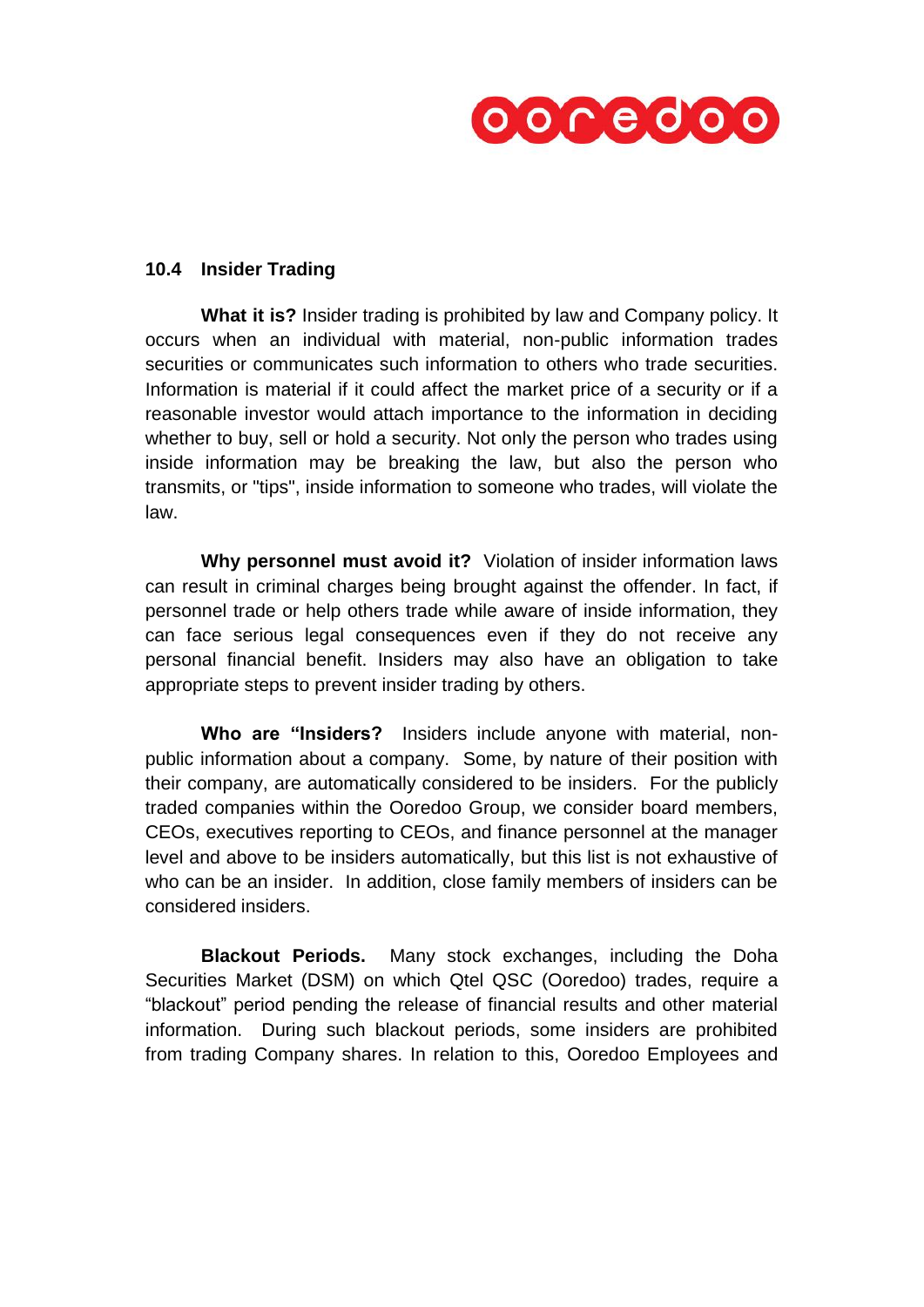

Board Members are bound by Article 173 of the Doha Securities Market Internal Regulations which states:

*Article (173)*

*1. The Chairman, members of the Board of directors and executive managers of a company listed on the Market may not directly or indirectly sell or buy, on their own account or on the account of others, the shares of the company within the following two periods:*

*a- The period extending from the date of calling upon the Board to*

*convene for discussing the annual and half annual financial statements until the date of convening the Board and making of a decision on these statements and publication of that decision to the public, provided that the period between these two dates shall not be less than fifteen days and that the Company shall notify beforehand the Market of these two dates.*

*The Board Directors shall not be permitted to peruse the company's financial statements within this period before more than three days from the date of the said Board meeting.*

*b- A week before expiry of the quarterly period and until announcement of that quarterly financial statements, and in case of convening the Board for discussing the quarterly financial statements, the period extending from the date of the invitation to convene the Board and until the actual convening of the Board.*

*2. In all cases, it shall not be permitted to any listed company to convene any meeting for its Board of Directors, to discuss and issue decision relating to the financial statements referred to in paragraph (1) above, or to discuss and issue decisions that have connection with the shareholders or price of the company's securities as mentioned in paragraph (3) of Article (48) of this Regulation, within the morning period which precedes or coincides with DSM trading session, according to the time specified by the DSM. The DSM shall be provided with these decisions immediately after issuance. The DSM shall have the right to announce and publish these decisions by any means or method and without the least responsibility on the DSM.*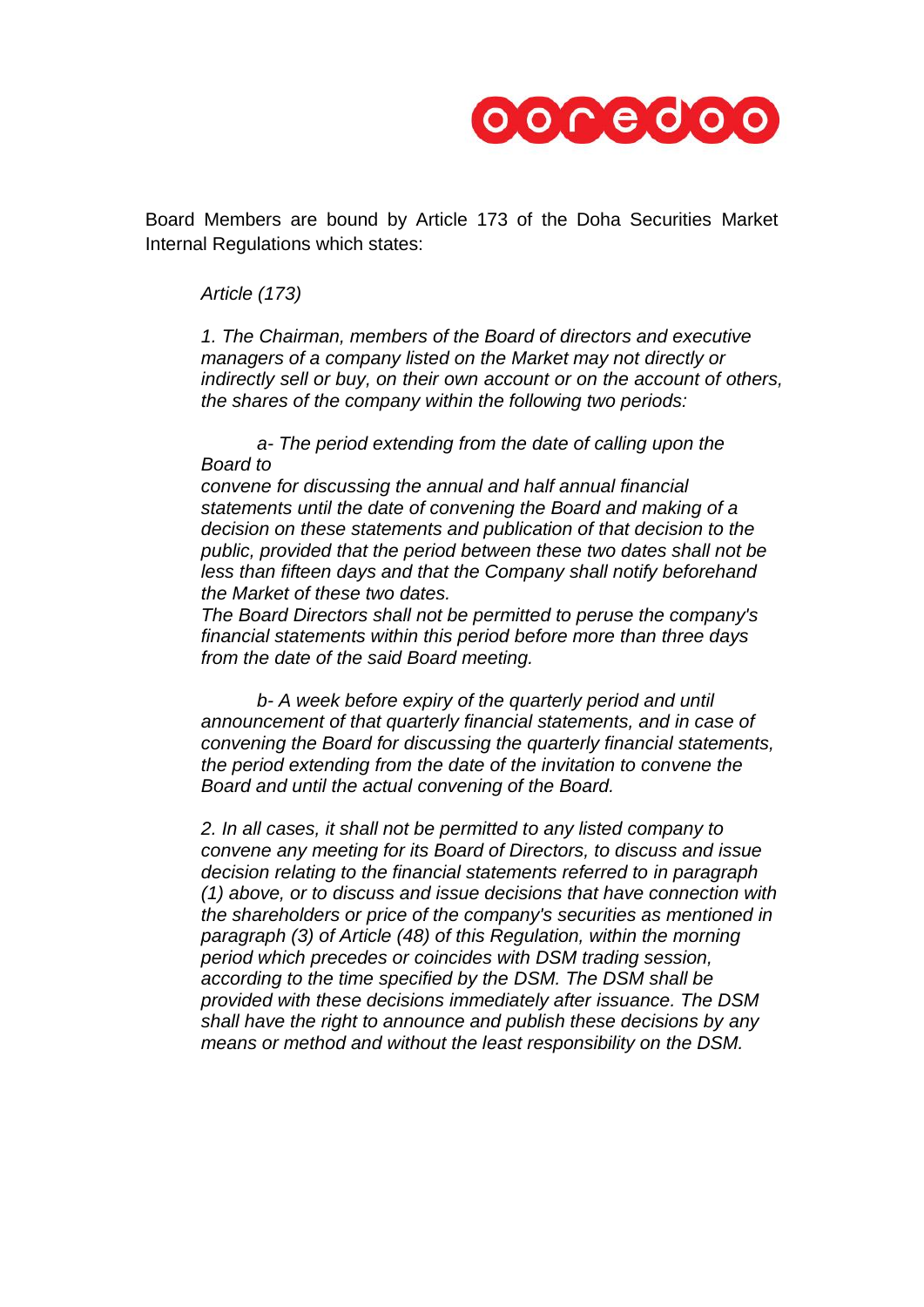

**When can insiders trade lawfully?** Personnel who may be insiders and intend to trade in shares should notify the Ooredoo Group Office of Corporate Governance of intended trades. The OCG will review the proposed transactions and advise when trading can occur.

**Questions?** Anyone with questions or concerns about his responsibilities under the insider trading laws should contact the Ooredoo Group Office of Corporate Governance, the Chief Financial Officer, or the Chief Legal Officer.

### **10.5 Work Environment – Other Issues**

#### **10.5.1 Fair treatment**

The Company's policies and procedures are designed to ensure that everyone is treated fairly and with respect. All employees shall be treated fairly, be it in assigning work, awarding bonus or promotions, or in any other action.

#### **10.5.2 Health and Safety**

The Company is committed to health and safety and expect all employees to take appropriate action and promptly report any hazardous situation. The company shall issue appropriate personal protective equipment and shall have safety work instructions for all hazardous activities.

#### **10.5.3 Workplace without harassment**

The Company policy prohibits harassment in any form in the work environment. The Company does not tolerate retaliation or retribution against an employee who has lodged any complaint in this regard.

#### **10.5.4 Diligence at work**

Employees shall perform the job assigned to them with necessary diligence, accuracy and honesty. The employees shall strive for excellence in achieving the company's objectives and shall maintain a high standard of ethical behaviour and comply with the laws, regulations, rules and policies and procedures of Ooredoo.

#### **10.5.5 Political activities**

Employees shall refrain from engaging in any political activity within the company or propagating any political thoughts amongst staff and customers.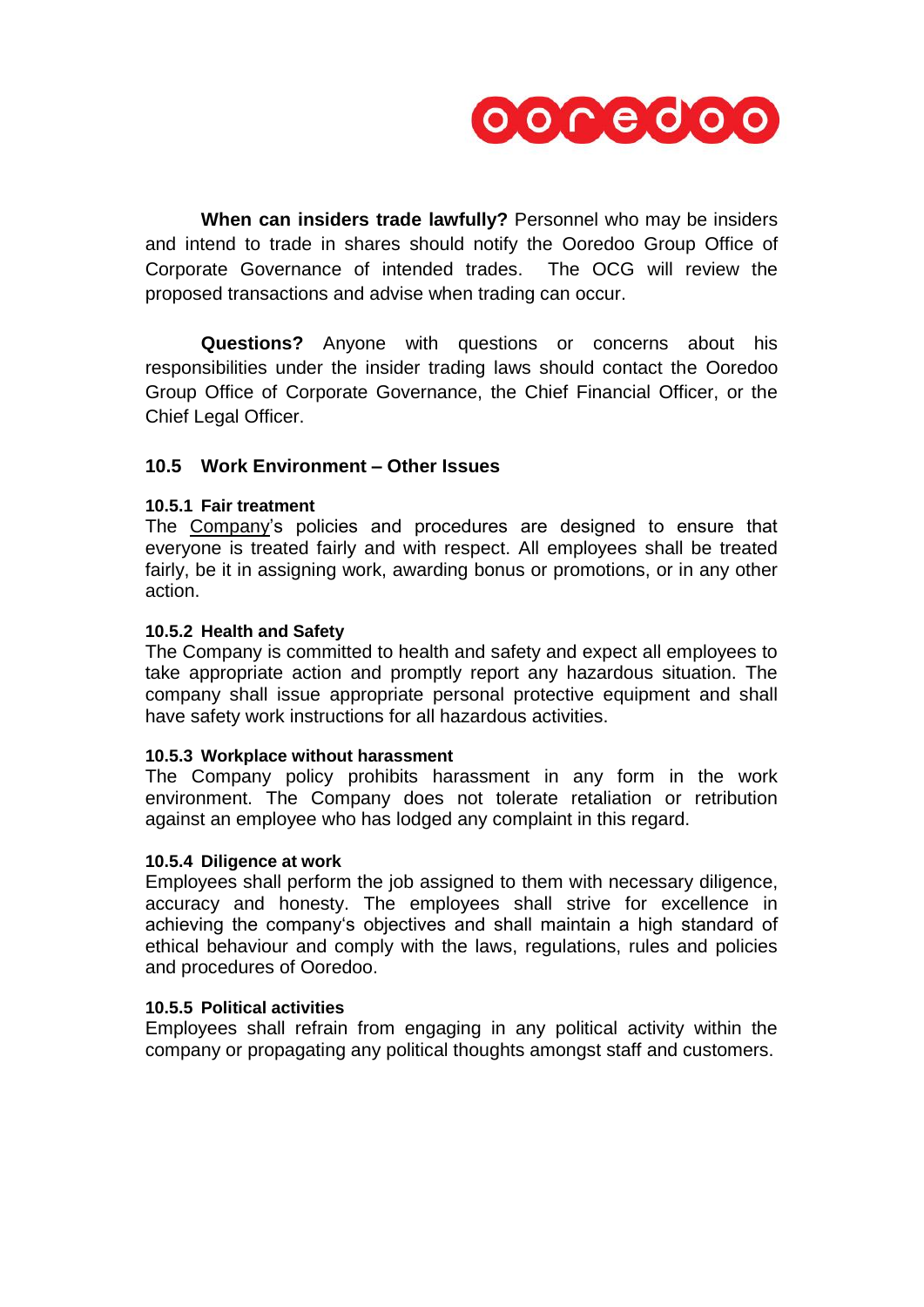

#### **10.5.6 Smoking**

The company has a no smoking policy inside its premises. Smoking is only allowed outside the building. Smoking in toilets, stairwells is strictly prohibited as this poses a fire risk.

#### **10.5.7 Alcohol and substance use**

The possession, use, distribution or sale of any alcoholic beverage or prohibited substance on Company's property or whilst conducting Company's business is strictly prohibited. In case of a suspicion of violation, the Company has the right to demand an alcohol and/or drugs test of the employee. The Company has the right to search personal property of the employee in the Company's premises or Company's vehicles.

#### **10.5.8 Dress code**

The dress codes for all employees should be in accordance with business ethics and taking into account the employee's custom or religion. The dress code is intended to portray a professional image of Ooredoo and its employees.

Employees may be required to wear Ooredoo uniforms where required as part of their roles.

In all other cases, employees should dress business smart casual or formal during execution of their duties on behalf of Ooredoo. Typically acceptable type of dress would include: national dress, suits, dresses, skirts, dress pants, khaki's, nylons/socks, blazers, dress shirts, golf shirts, turtle necks, or sweaters. For males, ties are therefore not mandatory.

When dressing in business smart casual attire, employees should keep in mind all appointments with Company customers, suppliers, or vendors and dress accordingly. Smart casual however would exclude jeans of any colour, sweatshirts and sweatpants, shorts or Bermudas, T-shirts, halter tops or tank tops, or athletic shoes or sneakers.

For safety reasons, wearing of short sleeve shirts and traditional suits such as thaubs or open toed shoes or sandals may not be allowed

#### **10.6 Code Compliance and Reporting**

#### **10.6.1 Whistleblowing**

All employees of the company need to pay attention and feel any of the activities that may violate laws, regulations or policies, decisions or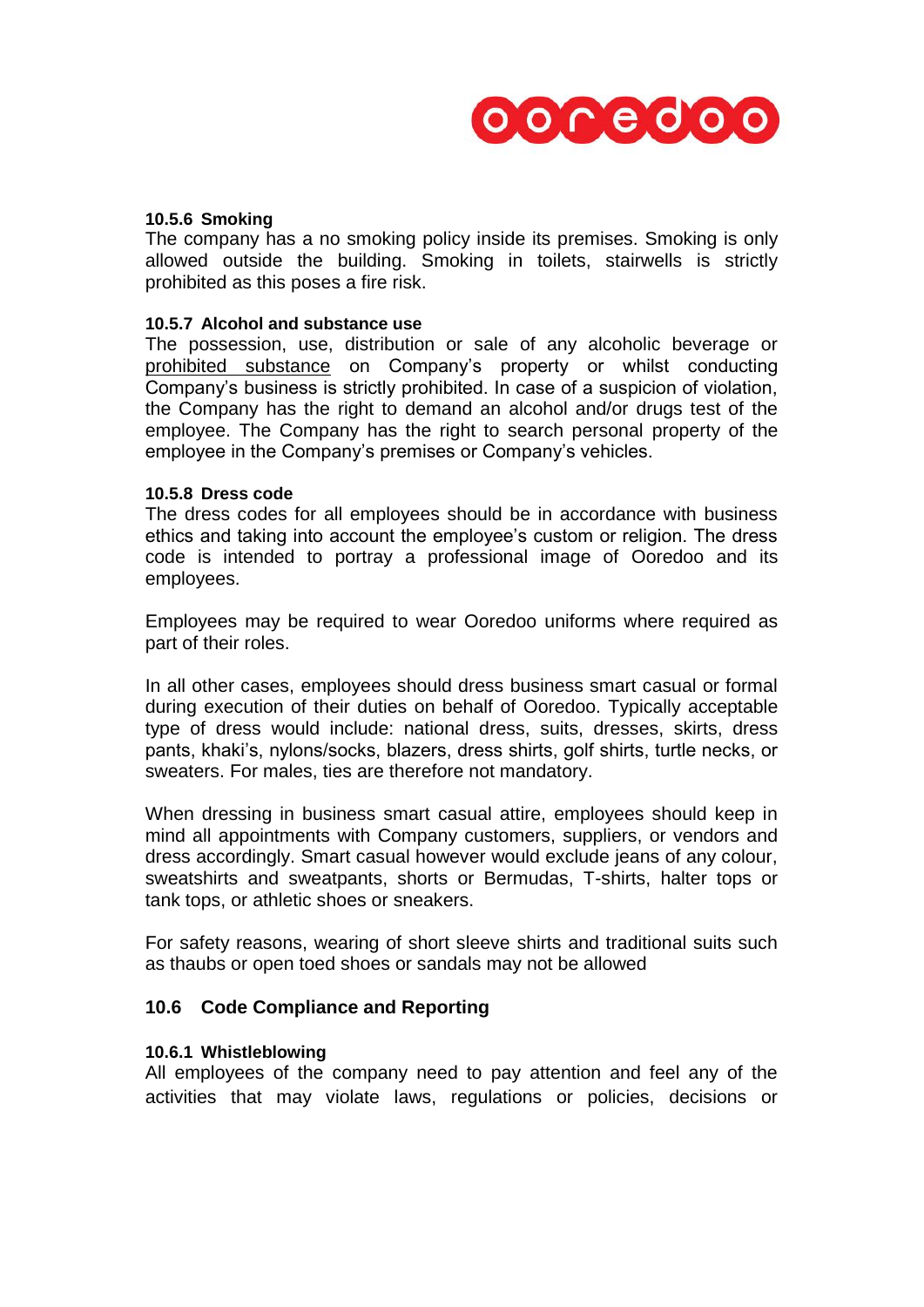

instructions or the Code of Conduct and Ethics.

In case where an employee believes that his behavior or the behavior of others is contrary to the systems mentioned above, we urge him to inform the Chief Audit Executive, who in turn will refer the matter to the Audit Committee.

All reports will be dealt with confidentiality, and will be kept as secret as possible and in accordance with the situation, taking into account Ooredoo's obligations under the law.

#### **10.6.2 Verification**

All reported violations and misconduct will be subject to preliminary verification by the Chief Audit Executive to ascertain the seriousness and validity of the report.

#### **10.6.3 Investigation**

The Chief Audit Executive shall submit all the verified claims to the Audit Committee for decision and the Committee may take a decision or appropriate action including saving the report or referring it to investigation. In case, the Committee decided to investigate the case, it may:

- Instruct the Chief Audit Executive to investigate the case, or
- Form an Investigation Committee of at least 3 members and not more than 5.

The Chief Audit Executive or the Investigation Committee (as the case maybe) raise the results of the investigation to the Audit Committee for decision.

In all cases, all investigations are subject to the supervision of the Audit Committee directly.

## **10.6.4 No Retaliation**

The company will make its utmost to protect the employee reporting the violations, and the company will not threaten or punish any employee who, in good faith, reported the violation or misconduct of law or regulations, policies or decisions, instructions or code of conduct and ethics of the